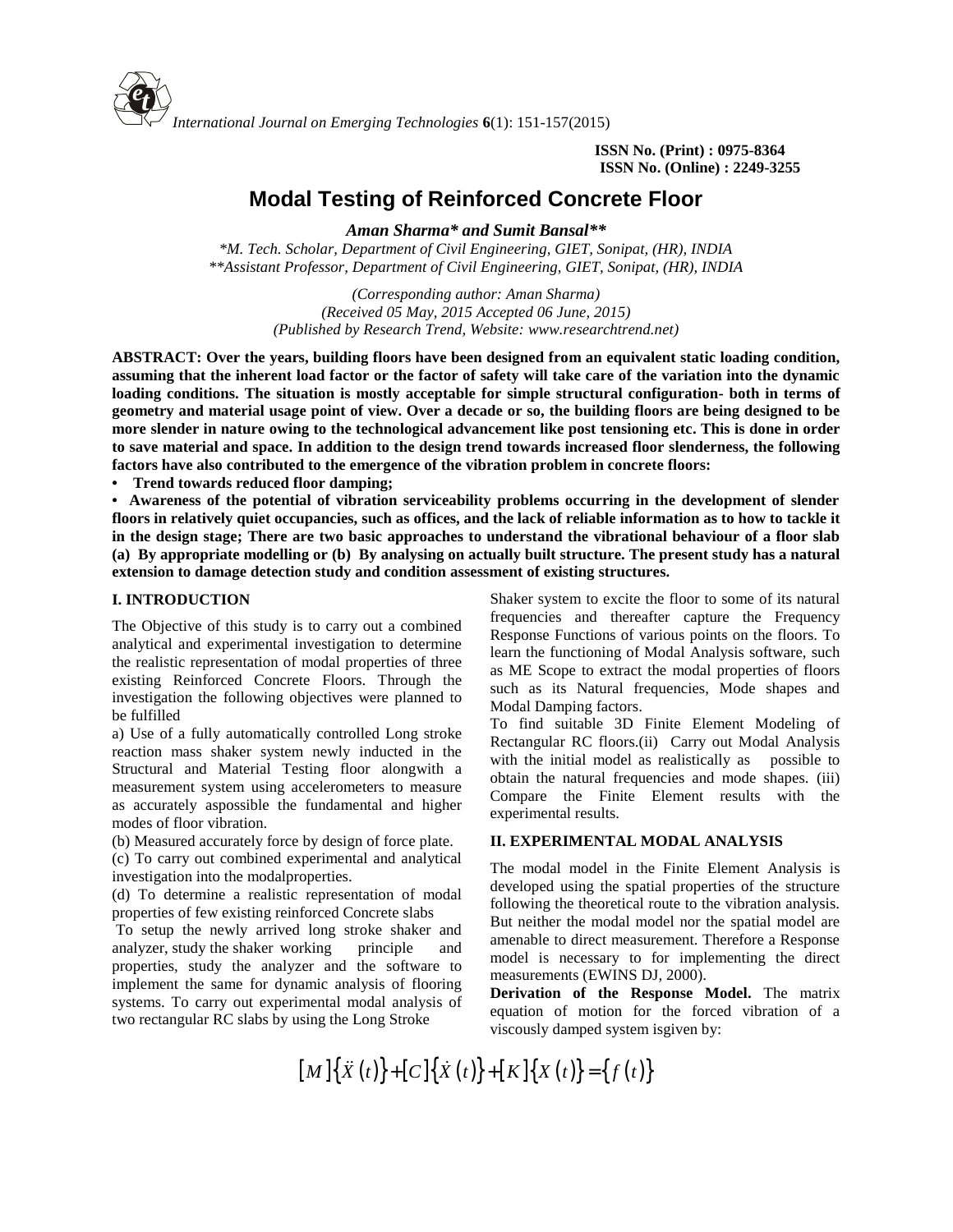**Use of the Experimental Model.** It is more usual in EMA to define the response model in terms of its modal properties,rather than its spatial properties, in order to simplify the mathematics. Unfortunately, themodal solution of Equation 1 using the techniques described in Section 2 isdifficult since a non-proportional viscous damping matrix [C] serves to make theeigenvalues and eigenvectors complex. **Example 15 and Model.** It is more usual in The experimental work carried out, the softward to define the response model in terms of its model in MEScope' was used for performing required more in the spatial properties, i

$$
[M]\{\ddot{x}(t)\} + ([K+iD])\{x(t)\} = \{f(t)\}\
$$

**Dynamic Signal Processing.** Most EMA is based on the calculation of FRFs from force and response signals,followed by curve fitting techniques which aim to determine modal properties, such asthose featuring in Equation 7. However, the exact method of calculation of the FRFfrom the force and response time domain signals depends on the types of signals inquestion.

**Modal parameter estimation.** The FRF matrix for a structure may beexpressed in terms of its modal properties. Modal parameter estimation is a set oftechniques by which the modal properties of the structure may be determined from partor all of the FRF matrix.

In the experimental work carried out, the software 'MEScope' was used for performing required modal parameter estimation.

**Basic measurement system.** The measurement system used in this work can be broadly divided into three major items based on its availability in the laboratory.

- (a) Excitation Mechanism
- (b) A transduction system( for measurement of force and response)
- (c) An analyzer to process the signals and give desired output.

**Excitation and Data acquisition system used for Experimental Modal Analysis**

Two method to measure the force:

A. Indirect method

B. Direct method

**Response transducers and Analyzer.** Accelerometers (Model 393B04) with sensitivity of 1000 mV/g which were procured by the dept from PCB piezoelectronics were used for acquiring the data. The accelerometer was mounted on a circular base plate with leveling capability (Fig. 1). Since the acceleration of the floor was very less (less than 1g), no attempt was made to fix the accelerometers firmly to the ground.



**Fig. 1.** Piezoelectric sensor with base plate.

**Type of Excitation signal.** The following signals were available with OROS analyzer to be used for exciting the shaker, (a) Sine, (b) Random, (c) Chirp, (d) Multisine



**Fig. 2.** Comparison of Random and Chirp excitation force spectrums.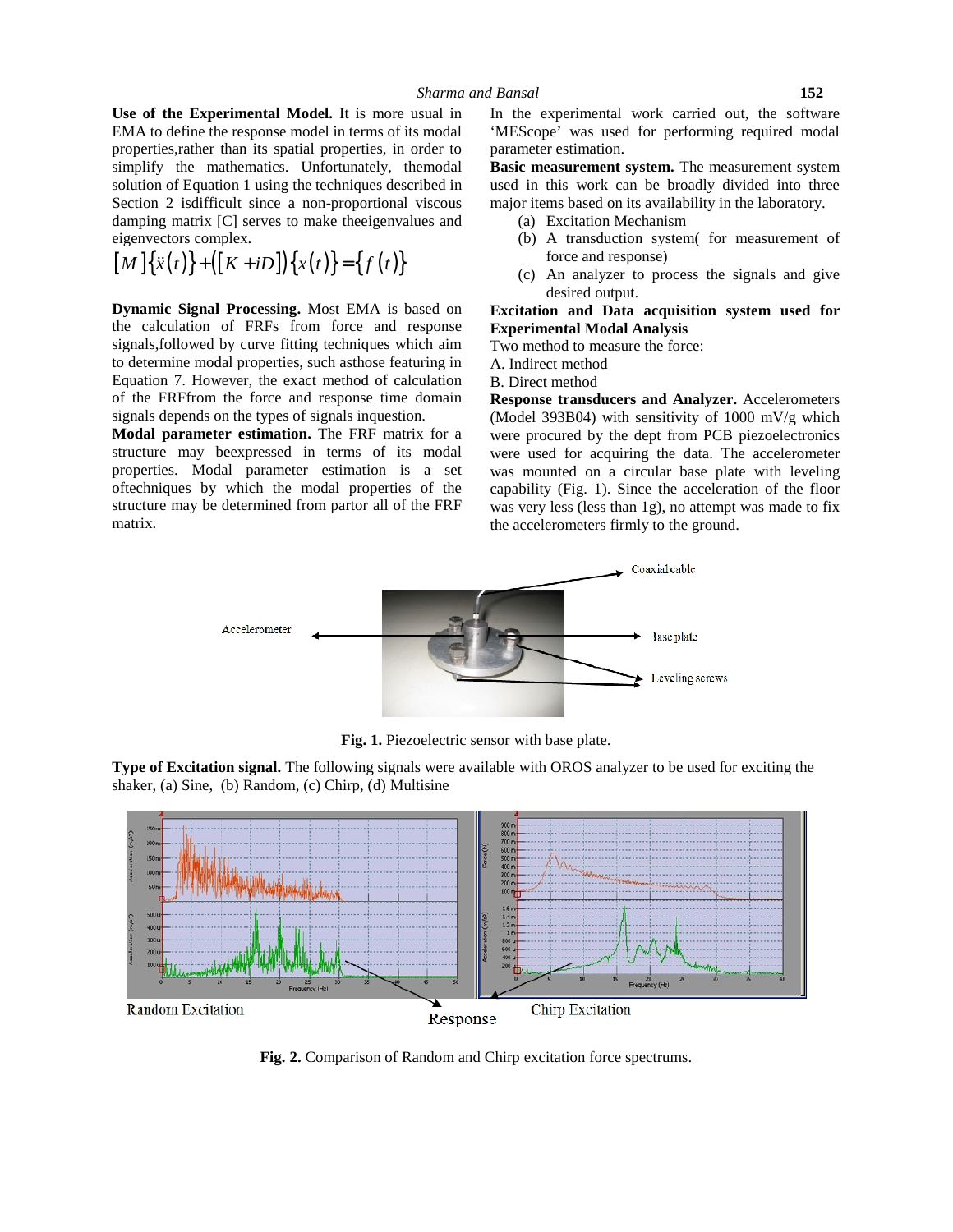**Experimental Modal Analysis procedure.** The Experimental Modal Analysis (EMA) which was followed in this work was structured to follow certain procedures so that high quality data is recorded. This was necessary to save on time from taking the recording again. For the same, the procedures were broadly broken into four major parts

- (a) Preparatory phase.
- (b) Logistics phase
- (c) Exploratory phase
- (d) Measurement phase

#### **CASE STUDIES**

Total modal testing procedure was thought to be practiced on different types of Reinforced Concrete floor systems. The usage of this type of system is actually independent of the size, type and properties of any flooring system. Slabs taken for case studies.

This floor was a lively indoor floor with floor finishes. Although the floor had little complex boundary conditions, the fact that it was indoors and posed less logistic problems, it was found to be a better slab to start with.

This was a slab with different geometry. The same procedure was tried on a floor.

**Case Study 1.** The test structure is the model room floor slab of UPRNN Hospital structure. Although the floor was little complicated in its geometry, it was chosen as the first test floor because the instruments need not be carried elsewhere and adequate time could be given to get acquainted to the system.

The dimensions of the floor are  $20.4m \times 9m$  with 150 mm total depth. E of floor slab – 2.0 x  $10^{10}$  Pa

Poisson's ratio – 0.2

Density of concrete  $-2400 \text{ Kg/m}^3$ .



**Fig. 3.** Plan of test floor slab: Case Study 1.

**Preparatory phase (Pre test analysis of the test floor).** The purpose of a pre-test analysis is to give an indication of likely natural frequenciesand mode shapes of the structure prior to testing. A pre test analysis gives an indication of a frequency range to be used for the experiment so that the floor is safely excited. Since the

.

entire structure was not taken for analysis, the supporting columns length were assumed up to 3m for top and bottom and all columns were pinned at the ends. The slabs were allowed rotation about their edges. The first 10 natural frequencies were recorded and are as tabulated below

| <b>Mode</b>    | <b>Natural Frequency(Hz)</b> |
|----------------|------------------------------|
|                | 13.660                       |
| $\overline{2}$ | 14.411                       |
| 3              | 15.774                       |
| 4              | 17.847                       |
| 5              | 20.640                       |
| 6              | 25.523                       |
|                | 29.101                       |
| 8              | 33.146                       |
| 9              | 34.101                       |
| 10             | 34.517                       |

**Table 1: First ten frequencies of Pre test model.**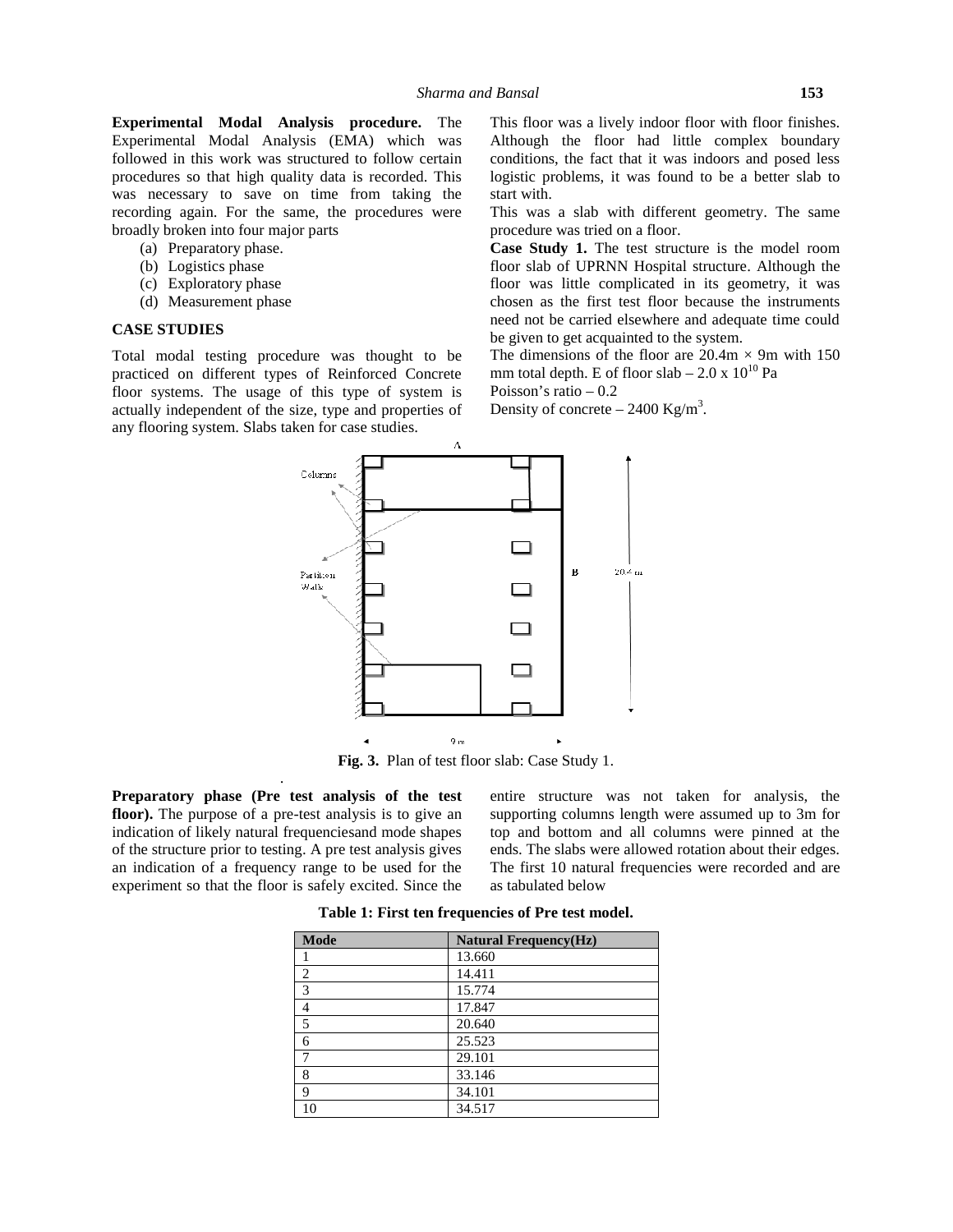





**Fig. 4.** Pre test analysis of model room floor slab: Mode shapes.

The grid consisted of 24 points which was created seeing the most likely points of excitation and nodes. It was suspected that there would be no movement near the partition walls. However some points were taken to test the response of slab at those points. The response at the walls was almost zero. So the points at the walls were neglected.

**Measurement and Post analysis phase.** After these, FRFs were recorded. The shaker was kept with the accelerometer mounted on it kept as the reference accelerometer. Three accelerometers were roved along the selected points. The FRFs near the partition walls were not of sufficient quality due to the local stiffness provided by them at the points. The available FRFs were exported to MEScope for modal parameter estimation. At present only first 3-4 modes were used for extraction of mode shapes. The values obtained from MEScope are given in Table. The comparison of frequencies of the pre test model and the experiment shows some variation. The comparisons in a tabulated form are given in Table. The comparison of frequencies shows that the stiffness of the slab in pre-test modeling was low.

| <b>Parameter</b>                            | <b>Setting value</b> |
|---------------------------------------------|----------------------|
| <b>Acquisition Bandwidth</b>                | Zoom 5 - 25 Hz       |
| <b>Acquisition Duration</b>                 | 20 s                 |
| No. of Frequency Domain Averages            |                      |
| Force Window Duration (% of<br>Acquisition) | 45%                  |
| <b>Exponential Window Time Constant</b>     | 0.35                 |
| <b>Excitation Type</b>                      | Chirp                |
| <b>Excitation Duration</b>                  | 8 s                  |
| <b>Excitation Frequency Limits</b>          | 5 - 30 Hz            |

**Table 2: Data acquisition parameters.**

**Table 3: Modal parameters extracted using MEScope.**

| <b>Mode</b> | Frequency(Hz) | Damping ratio( $)(\%)$ |
|-------------|---------------|------------------------|
|             | .5.9          | .99                    |
|             | '9.4          |                        |
|             |               | 98                     |

**Table 4: Comparison of Frequencies (Hz): Case Study 1.**

| <b>Mode</b> | <b>ANSYS</b> | <b>Experimental</b> |
|-------------|--------------|---------------------|
|             | 13.660       | 15.9                |
|             | 14.411       | 19.4                |
|             | 15.774       |                     |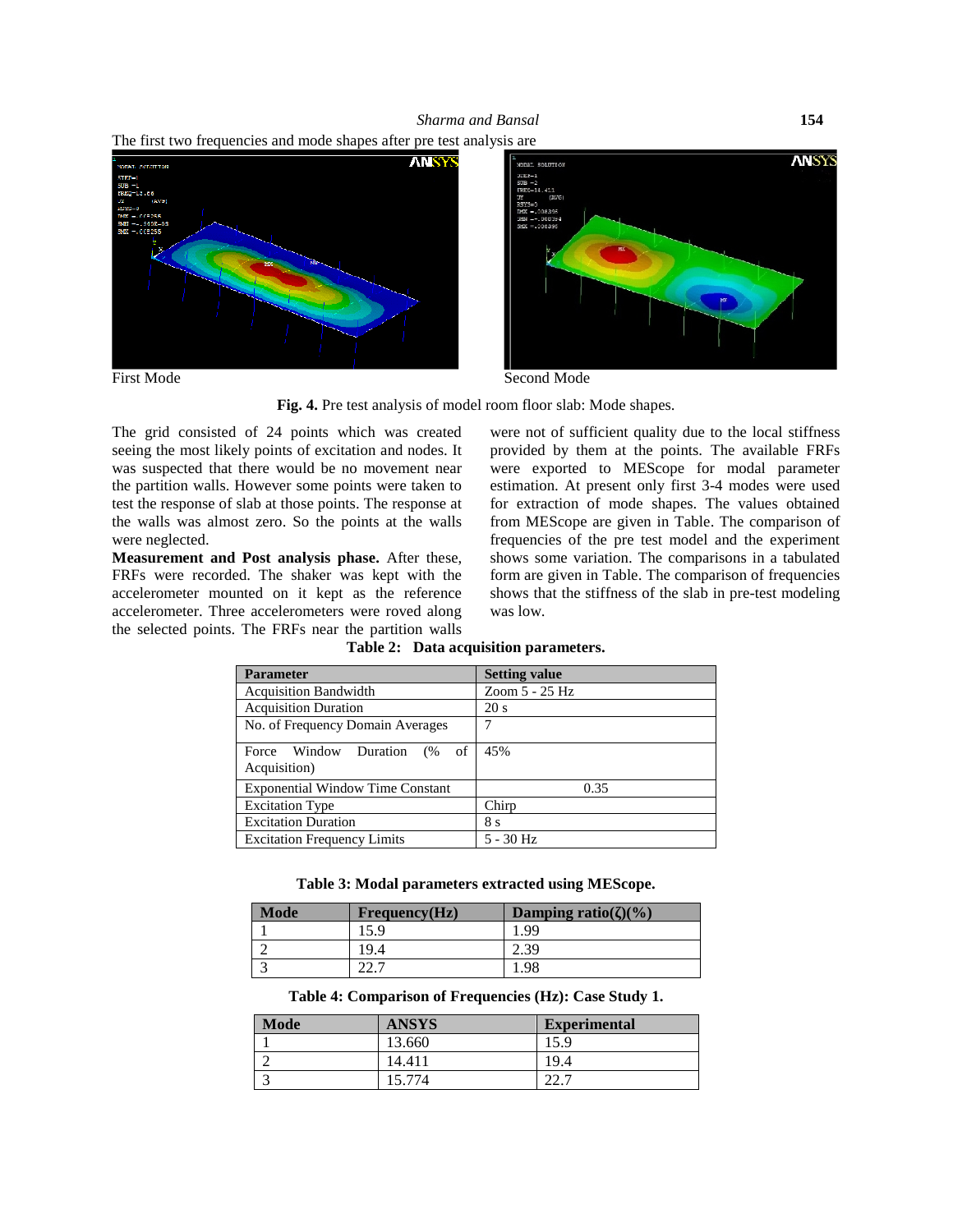**Case Study 2.** The second example taken was a RC roof slab of UPRNN Hospital building was near to the laboratory. It is simply supported on the walls simply supported from three sides and fixed from one side. It's second par.

The dimension of the roof slab is 20.25 m  $\times$  10.4 m. The beams are of dimension  $0.55 \times 0.345$  m (primary beam) and  $0.35 \times 0.20$  m (secondary beam) and columns are of dimension  $0.345 \times 0.51$  m. the primary beam is in the direction of shorter side and secondary beam is in the direction of longer side.

E of floor slab –  $2.0 \times 10^{10}$  Pa, E of Column and beam –  $2.5 \times 10^{10}$  Pa

Poisson's ratio – 0.2

Density of concrete  $-2400 \text{ Kg/m}^3$ .

**Preparatory phase (Pre test analysis).** The columns were considered fixed at the floor below which was at the height of 5.85 m. The modal analysis was carried out similar to that of previous case studies.

The first four natural frequencies of the pre test analysis are as given.

**Measurement and Post analysis phase.** The shaker position and 60 point grid was made for data acquisition. The slab was accessible. The data acquisition parameters were kept same as that of previous case study since the frequency range was points on the slab. The recorded signals were found to be good. There was no response seen at the edges of



exported to MEScope to extract the Frequencies and mode shapes.



**Fig. 5.** Plan of roof slab: Case study 2.

**Table 5: First four frequencies of Pre test model.**

| Mode | <b>Natural Frequency(Hz)</b> |
|------|------------------------------|
|      | 15.835                       |
|      | 16.684                       |
|      | 18.278                       |
|      | 20.814                       |



**Fig. 6.** First two mode shapes of pre test model (Case Study 2).

| <b>Mode</b> | Frequency(Hz) | Damping Ratio()(%) |
|-------------|---------------|--------------------|
|             | -             | -                  |
|             | 13.65         | 1.62               |
|             | 14.98         | .09                |

**Table 6: Experimental natural frequencies of second slab.**

**AN**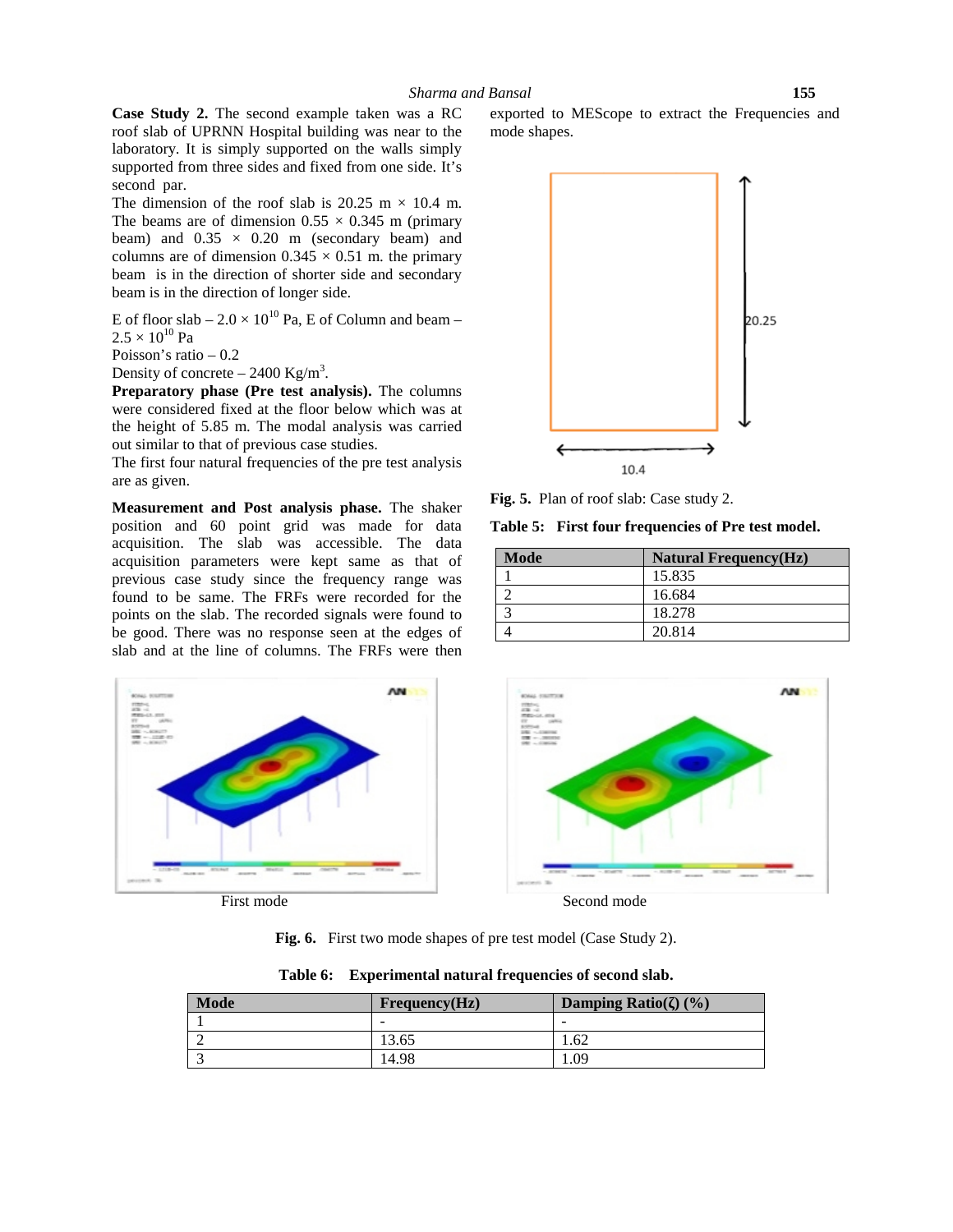| Mode | <b>Frequency</b> (Hz) |              |
|------|-----------------------|--------------|
|      | <b>Experimental</b>   | <b>ANSYS</b> |
|      |                       | 15.835       |
|      | 13.65                 | 16.684       |
|      | 14.98                 | 18.278       |
|      |                       | 20.814       |

The comparison of frequencies shows that the stiffness of the slab in pre test modeling was high.

## **IV. RESULTS AND DISCUSSIONS**

The system was utilized successfully for the estimation of natural frequencies, modal dampingratios and mode shapes of the slabs.

The comparison between the pretest analysis and the experimental values showed that modal properties obtained from the pre-test analysis did not match exactly with the experimental counterparts. The slab initially considered for modeling was less stiff. There were certain parameters like the material properties and boundary conditions which were assumed on engineering judgment were varied later owing to the difference in values. The consideration of fixed ends where the slab ends have walls on both sides gave more realistic modeling supported by experimental results.

From the cases 1 it is found that in one case the stiffness is low which is to be short out by damping or by increasing column or beam size that would also cost us more where in case 2 it is found that the stiffness is high where the slab pass even of such high frequencies equivalent to earthquake it resembles that we can build such structure which would not be effect by earthquake.

## **FUTURE SCOPE**

A methodology has been presented here for the verification of analytical models of concrete slab type of structures through experimental modal testing. However, due to the limited time and resources available to this project and also due to the need of administrative approval of testing such live structures, only a small number of structures and simple ones were actually tested.

(1) It is recommended that a series of studies be initiated in which a large number of structures of various configurations are tested, so that their vibration behavior may be understood better leading to *improved design guidelines* and *improvedmodeling approaches*

(2) In this work, only rectangular RC slabs were considered. The study can be extended to structures with more complex geometry, composite flooring system, post tensioned floors, bridge deck slabs with

addition of horizontal mass shakers, etc, to excite horizontal modes directly.

(3) The effect of non structural elements on the global responses can also be taken up as a different study.

(4) For any such experiment, proper data acquisition is always a challenge. A controlled excitation source was not used in this study, a controller is already used but not so effectively for this present study, this should be used in future.

(5) The present study has a natural extension to damage detection study and condition assessment of existing structures.

### **REFERENCES**

[1]. ANSYS Inc. (2002). ANSYS Documentation Manuals, Version 11.0.

[2]. Instruction Manuals of APS Electroseis Long Stroke Shaker, Spectral Dynamics, USA (2009)

[3]. Instruction Manuals of OROS spectrum analyzer, Spectral Dynamics, USA (2009)

[4]. Instruction Manuals of MEScope (undated)

[5]. Blakeborough A. and Williams M.S. (2003). "Measurement of floor vibrations using a heel drop test", '*Structures & Buildings'*, **156**(4), pp. 367–371.

[6]. Ewins, D. J. (2000). Modal Testing: Theory, Practice and Application.2<sup>nd</sup> Ed, Research Studies Press. Baldock, England.

[7]. Ghada Saudi, Mohammed Zaki (2009). "Finite- Element Model Tuning of Global Modes of a Grandstand Structure Using Ambient Vibration Testing", '*Journal of Performanceof Constructed Facilities*', **23**(6), 467- 479.

[8]. Hanagan L.M., Christopher H.R. and Martin W.T. (2003). "Dynamic Measurements of In-Place Steel Floors to Assess Vibration Performance", '*ASCE Journal of Performance of Constructed Facilities*, **17**(3), 126-135.

[9]. Krylovvv, Pickup S. (2010). "Calculation of ground vibration spectra from heavy military vehicles", '*Journal of Sound and Vibration'*, **329**, 3020-3029.

[10]. Leonard Meirovitch (2001). "Elements of vibration analysis",  $2<sup>nd</sup>$  Ed, Tata Mcgraw – Hill publishing company limited, New Delhi.